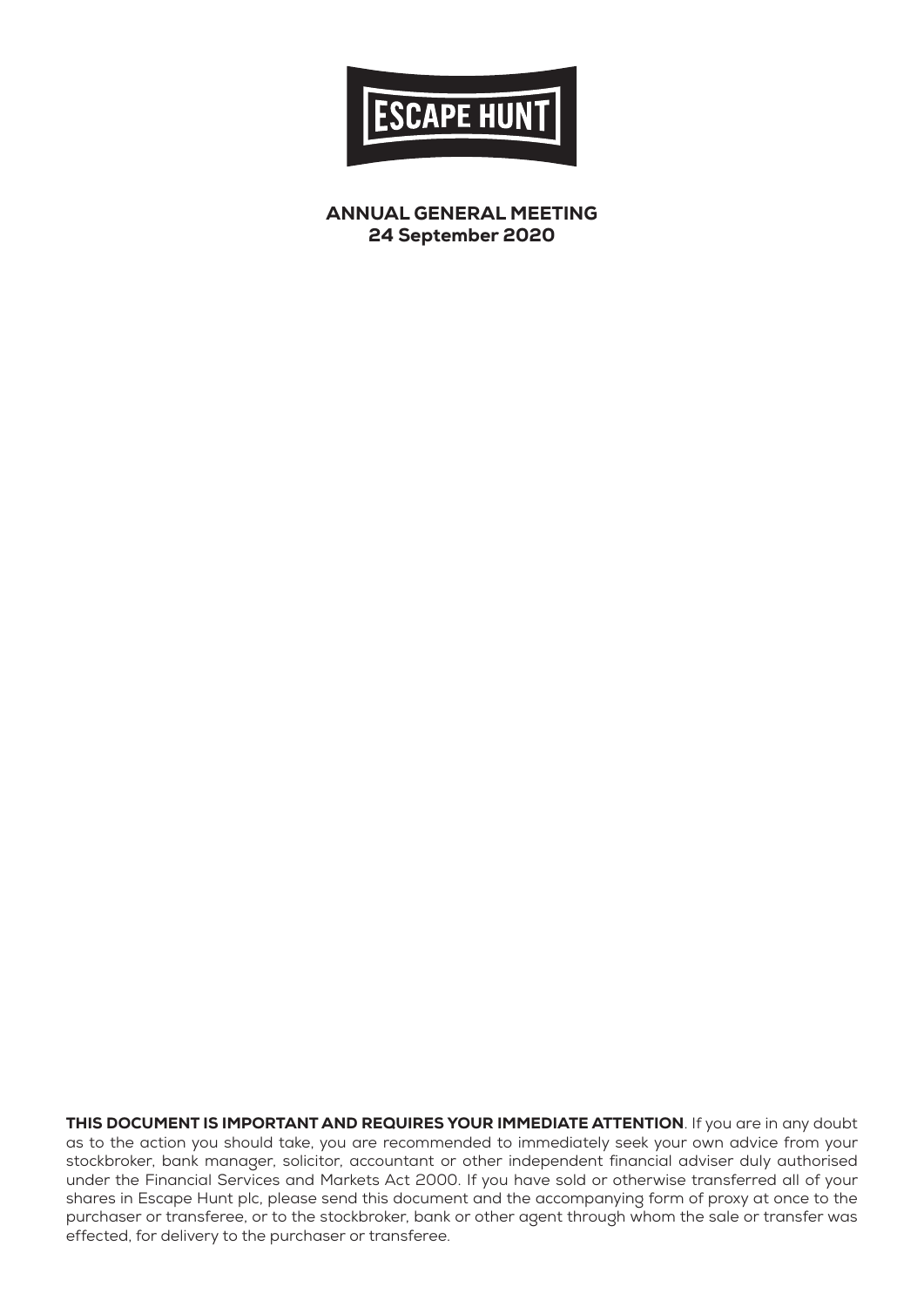#### Escape Hunt plc 3 Pear Place London SE1 8BT

24 August 2020

Dear Shareholder,

I am pleased to send you details of the forthcoming annual general meeting ("AGM") of Escape Hunt plc ("Company"), together with the annual report and accounts for the financial period ended 31 December 2019.

The AGM will be held on 24 September 2020 at 9.30 a.m. at Crown Court car park, The Burys, Godalming, Surrey GU7 1HR.

The Company continues to monitor developments relating to the outbreak of Covid-19, including the related public health guidance and legislation issued by the UK Government. In light of these measures and as our priority is the health, safety and wellbeing of all our stakeholders, the AGM this year will be run as a closed meeting and shareholders will not be able to attend in person.

The Company will make arrangements such that the legal requirements to hold the meeting can be satisfied through the attendance of a minimum number of shareholders, expected to comprise of two members of the Company's Board and the format of the meeting will be purely functional. Should you wish to dial in to the meeting (listen only functionality available) please submit a request for the meeting details to the Company Secretary, Graham Bird, at graham.bird@escapehunt.com.

The Board recognises the importance of the AGM to shareholders and is keen to ensure that you are able to exercise your right to participate in the meeting by voting. Details on how to submit your proxy vote are set out on pages 8 and 9 of this Notice.

Any member attending an annual general meeting has the right to ask questions in accordance with section 319A of the Companies Act 2006 and the Company must cause to be answered any such question relating to the business being dealt with at the meeting, unless to do so would interfere unduly with preparation for the meeting, involve the disclosure of confidential information, the answer has already been given on a website or it is undesirable in the interests of the Company or good order of the meeting that the question be answered.

If you would like to raise a question relating to the business of the AGM with the Board, you are invited to submit this in advance of the AGM by no later than 5:00 p.m. on 21 September 2020 by sending the Company Secretary an email at graham.bird@escapehunt.com. The Board will endeavour to provide answers to any questions it receives as if they had been asked at the AGM and where it would have been required to do so pursuant to section 319A of the Companies Act 2006. The Board may also make answers available on the Company's website at www.escapehunt.com/investors/ following the AGM.

This is an evolving situation and the UK Government may change current restrictions or implement further measures relating to the holding of general meetings during the period affected by the Coronavirus pandemic. Any changes to the AGM will be communicated to shareholders before the meeting through our website at www.escapehunt.com and, where appropriate, by RIS announcement.

The following documents are enclosed with this letter:

- Notice of AGM
- Report and Accounts
- Form of Proxy (and prepaid envelope)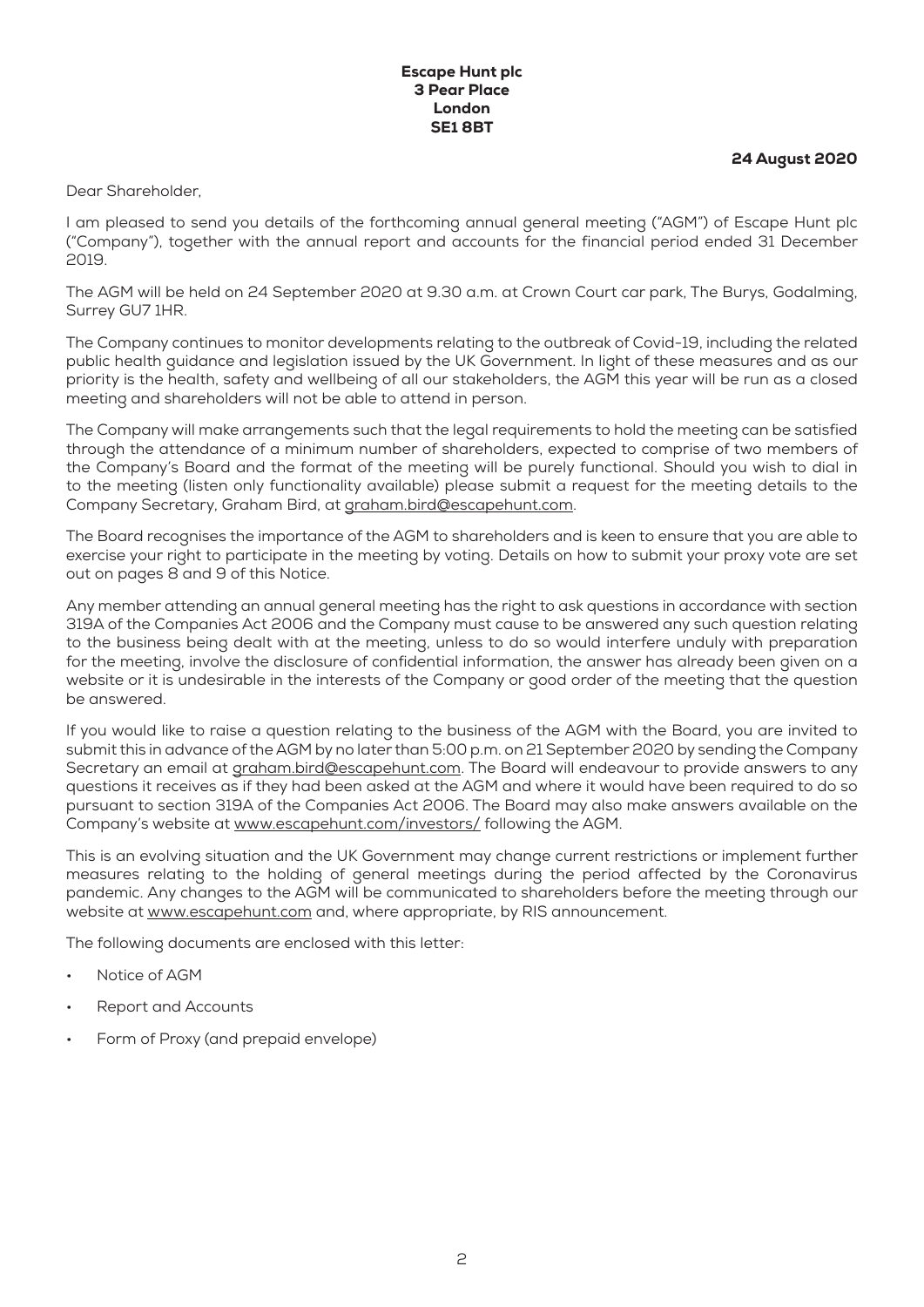#### Action to be taken

You are requested to complete and return the Form of Proxy in accordance with the instructions printed on it so that it arrives no later than 9:30 a.m. on 22 September 2020.

## Recommendation

The Board considers the resolutions to be proposed at the AGM to be in the best interests of the Company and its shareholders as a whole. The Directors unanimously recommend that you vote in favour of the resolutions as they intend to do in respect of their own beneficial holdings. In making this recommendation, each Director abstains in relation to the resolution for his or her own reappointment.

Yours sincerely

Richard Rose Chairman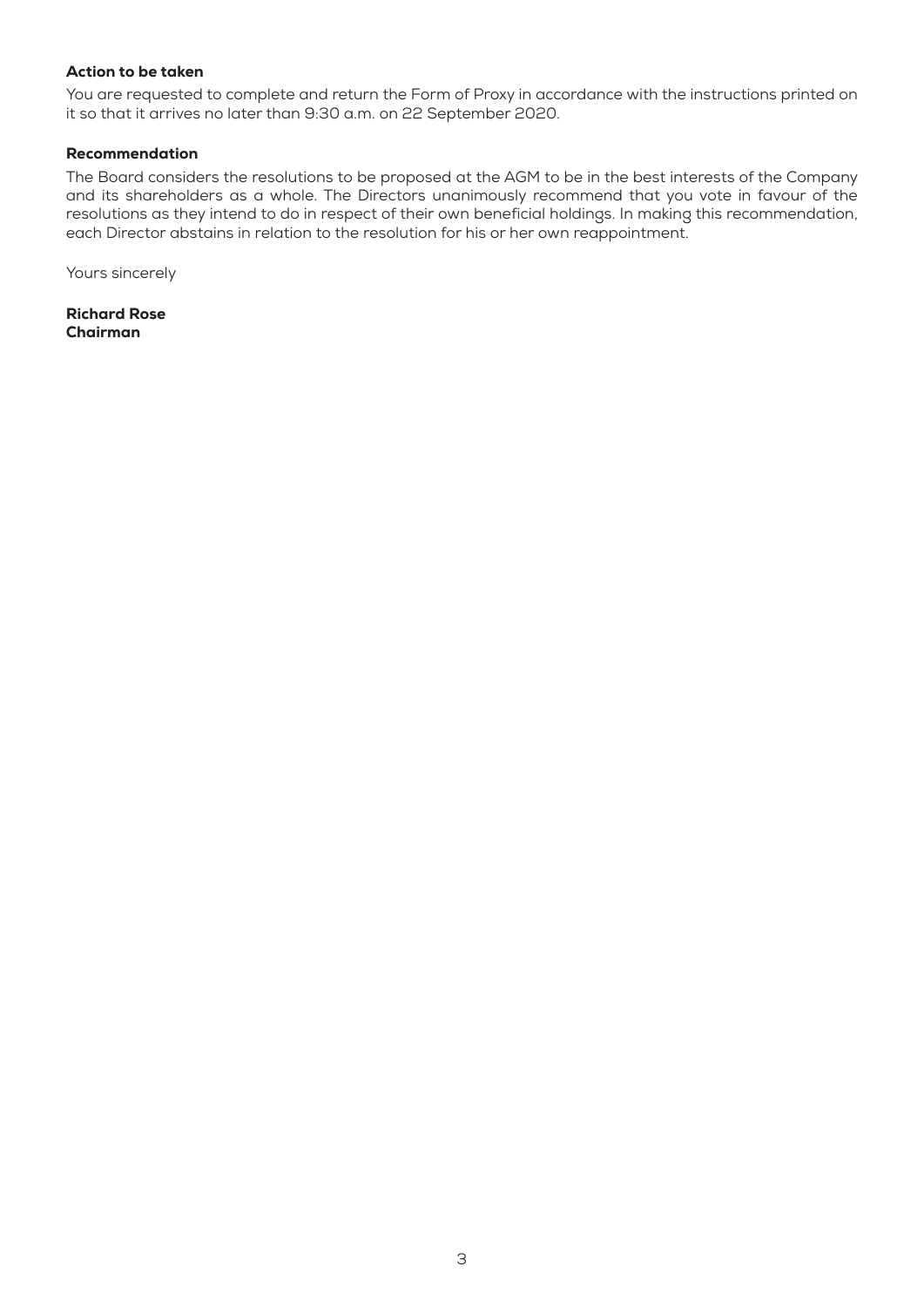## Resolutions to be proposed at the AGM

Set out below is an explanation of the resolutions set out in the Notice of AGM.

### Resolution 1 – to receive the annual report and accounts – ordinary resolution

The Chairman will present the Annual Report and Accounts for the financial period ended 31 December 2019 to the annual general meeting. A copy of the Annual Report and Accounts accompanies this notice to shareholders.

## Resolutions 2 and 3 – appointment of auditors and auditors' remuneration – ordinary resolutions

Resolution 2 relates to the appointment of Crowe U.K. LLP as auditors of the Company to hold office until the next general meeting of the Company at which accounts are laid, expected to be the next annual general meeting of the Company.

Resolution 3 authorises the Directors to set the remuneration of the Company's auditors.

#### Resolutions 4 – 7 reappointment of Directors – ordinary resolutions

In line with best practice, all of the Directors will retire and be proposed for re-election at the annual general meeting. Resolutions 4 – 7 seek your approval to re-elect these individuals as Directors of the Company.

#### Resolution 8 – authority to allot shares – ordinary resolution

The Companies Act 2006 provides that Directors shall only allot shares with the authority of shareholders in general meeting. The authority given to the Directors at the last annual general meeting to allot (or issue) shares pursuant to section 551 of the Companies Act 2006 expires on the date of this year's annual general meeting.

Resolution 8 will be proposed as an ordinary resolution for the renewal of the Directors' general authority to issue shares in the Company and to grant rights to subscribe for or to convert any security into shares in the Company up to an aggregate nominal amount of £334,871.01 representing approximately one third of the current issued share capital of the Company (excluding treasury shares). In addition, the resolution seeks authority for the Directors to allot shares by way of a preemptive rights issue up to an aggregate nominal amount of £334,871.01 representing a further third of the current issued share capital of the Company (excluding treasury shares). The Directors have no present intention of exercising either of these authorities.

## Resolutions 9 and 10 – disapplication of pre-emption rights – special resolutions

The Companies Act 2006 also provides that any allotment of new shares for cash must be made pro rata to individual shareholders' holdings, unless such provisions are disapplied under section 570 of the Companies Act 2006.

Resolution 9 will be proposed as a special resolution for the renewal of the Directors' authority to allot equity securities for cash, without first offering them to shareholders pro rata to their holdings. This authority facilitates issues made by way of rights to shareholders which are not strictly in accordance with section 561(1) of the Companies Act 2006, and authorises other allotments of shares up to a maximum aggregate nominal amount of £50,230.65, representing approximately 5 per cent. of the current issued ordinary share capital of the Company. The Directors have no present intention of exercising this authority.

Resolution 10 will be proposed as a special resolution. It will, in addition to any authority granted pursuant to resolution 8 above, give the Directors authority to allot equity securities free of pre-emption rights, up to a nominal value of £50,230.65, representing an additional 5 per cent. of the issued share capital, for transactions which the Board determines to be an acquisition or other specified capital investment.

The disapplication authority proposed by resolutions 9 and 10 is in line with institutional shareholder guidance and, in particular, with the Pre-Emption Group's Statement of Principles of 2015 (the "Pre-Emption Principles"). The Pre-Emption Principles were revised in 2015 to allow the authority for an issue of shares otherwise than in connection with a preemptive offer to be increased from 5 per cent. to 10 per cent. of the Company's issued ordinary share capital, provided that the Company confirms that it intends to use the additional 5 per cent. authority only in connection with an acquisition or specified capital investment. The Board therefore confirms, in accordance with the Pre-Emption Principles that, to the extent that the authority in paragraph (i) of resolution 10 is used for an issue of ordinary shares in addition to the amount referred to at paragraph (ii) of resolution 9, it intends that it will only be used in connection with an acquisition or specified capital investment which is announced contemporaneously with the issue, or which has taken place in the preceding sixmonth period and is disclosed in the announcement of the issue. The Board is not, however, seeking to temporarily further increase the disapplication authority to an amount of up to the 20%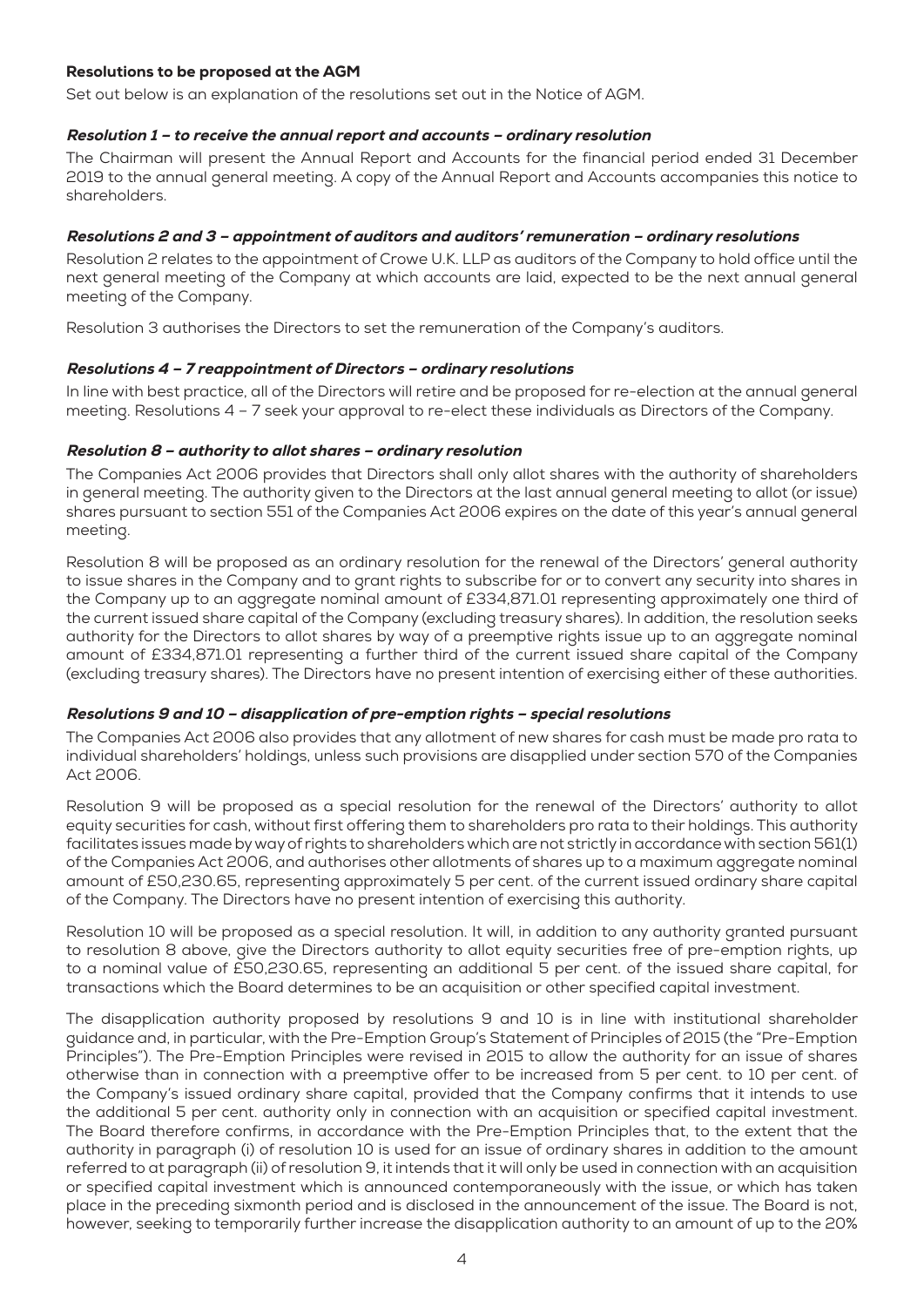to which the Pre-Emption Group has, in its statement of 1 April 2020, suggested that investors (given the current circumstances in relation to Covid-19) consider supporting on a case-by-case basis.

To reflect best practice, as set out in the Pre-Emption Group's monitoring report and template resolutions published in May 2016, resolutions 9 and 10 are proposed as two separate resolutions.

The Board also confirms, in accordance with the Pre-Emption Principles, that it does not intend to issue shares for cash representing more than 7.5 per cent. of the Company's issued ordinary share capital in any rolling threeyear period other than to existing shareholders, save as permitted in connection with an acquisition or specified capital investment as described above, without prior consultation with shareholders.

The authorities granted under resolutions 8, 9 and 10 will expire at the next annual general meeting, or, if earlier, at the close of business on the date falling 15 months after the date of the annual general meeting.

### Resolution 11 – purchase of own shares – special resolution

Resolution 11 will be proposed as a special resolution for the renewal of the Company's authority to purchase its own shares in the market during the period until the next annual general meeting of the Company for up to 8,036,904 Ordinary Shares, representing approximately 10 per cent. of the issued ordinary share capital of the Company. The price payable shall not be more than 5 per cent. above the average of the middle market quotation for ordinary shares as derived from the AIM Appendix to the Daily Official List of the London Stock Exchange for the 5 business days before the purchase is made and in any event not more than the higher of the price of the last independent trade and the highest current independent purchase bid on the trading venue where the purchase was carried out and not less than 1.25p per share, being the nominal value of the shares.

It is the Directors' intention only to exercise the authority to purchase the Company's shares where it would increase the earnings per share of those Ordinary Shares that are not repurchased. This power will only be used if the Directors consider that to do so would be in the best interests of shareholders generally. Save to the extent purchased pursuant to the regulations concerning treasury shares, any Ordinary Shares purchased in this way will be cancelled and the number of shares in issue will be accordingly reduced. The Company may hold in treasury any of its own Ordinary Shares that it purchases pursuant to the relevant regulations and the authority conferred by this resolution. This would give the Company the ability to reissue treasury shares quickly and cost effectively and would provide the Company with greater flexibility in the management of its capital base.

As at 21 August 2020 (the last practicable date prior to the publication of this document) options to subscribe for a total of 15,733,332 Ordinary Shares were outstanding under the Company's 2020 EMI Scheme representing 19.6 per cent of the issued share capital of the Company (excluding treasury shares) at that date and 21.8 per cent of the issued share capital of the Company (excluding treasury shares) if the authority sought by this resolution were to be exercised in full.

## Resolution 12– political donations – ordinary resolution

Resolution 12 will be proposed as an ordinary resolution to authorise the making of political donations and political expenditure. Part 14 of the Companies Act 2006 requires companies to obtain the approval of shareholders before such political donations or expenditure can be made.

Although the Company does not make what were usually regarded as political donations, it may incur expenditure on such items as sponsorship or attendance at political discussions and business liaison events organised by political parties within the EU on a nonpartisan basis in order to make them aware of industry trends and key arguments affecting our industry, as well as supporting the work of think tanks. Some of our activities may be caught by the extended definitions of the Companies Act 2006, and this resolution is being proposed on a precautionary basis to allow the Company to continue its current activities. The policy of not giving any cash contribution to political parties or independent election candidates will continue.

## Resolution 13 – holding general meetings on 14 days' notice – special resolution

The Companies Act 2006 provides that the notice period for general meetings for traded companies is 21 clear days unless shareholders approve a shorter notice period, which cannot be less than 14 clear days. The Company is not a traded company pursuant to the Companies Act 2006. However, it has chosen to put resolution 13 to shareholders to comply with the UK Corporate Governance Code and best practice.

Resolution 13 will be proposed as a special resolution to authorise the calling of general meetings of the Company (other than an annual general meeting) on not less than 14 clear days' notice.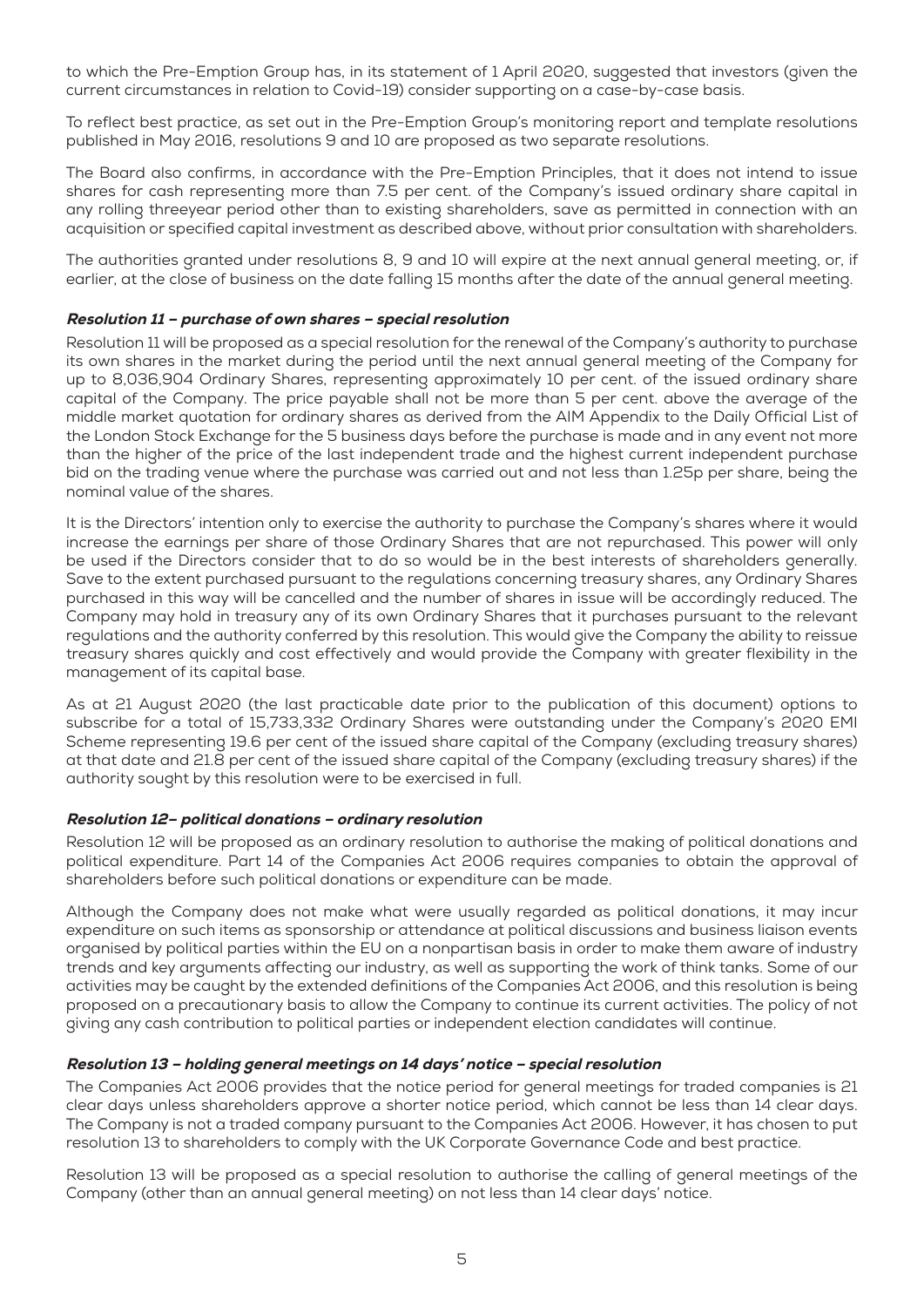The authority granted by this resolution 13 (if passed) will be effective until the next annual general meeting of the Company. It is the Directors' intention not to call a general meeting on less than 14 working days' notice unless there is a need for urgency and the shorter notice period is not intended to be used as a matter of routine.

Yours faithfully

Richard Rose Chairman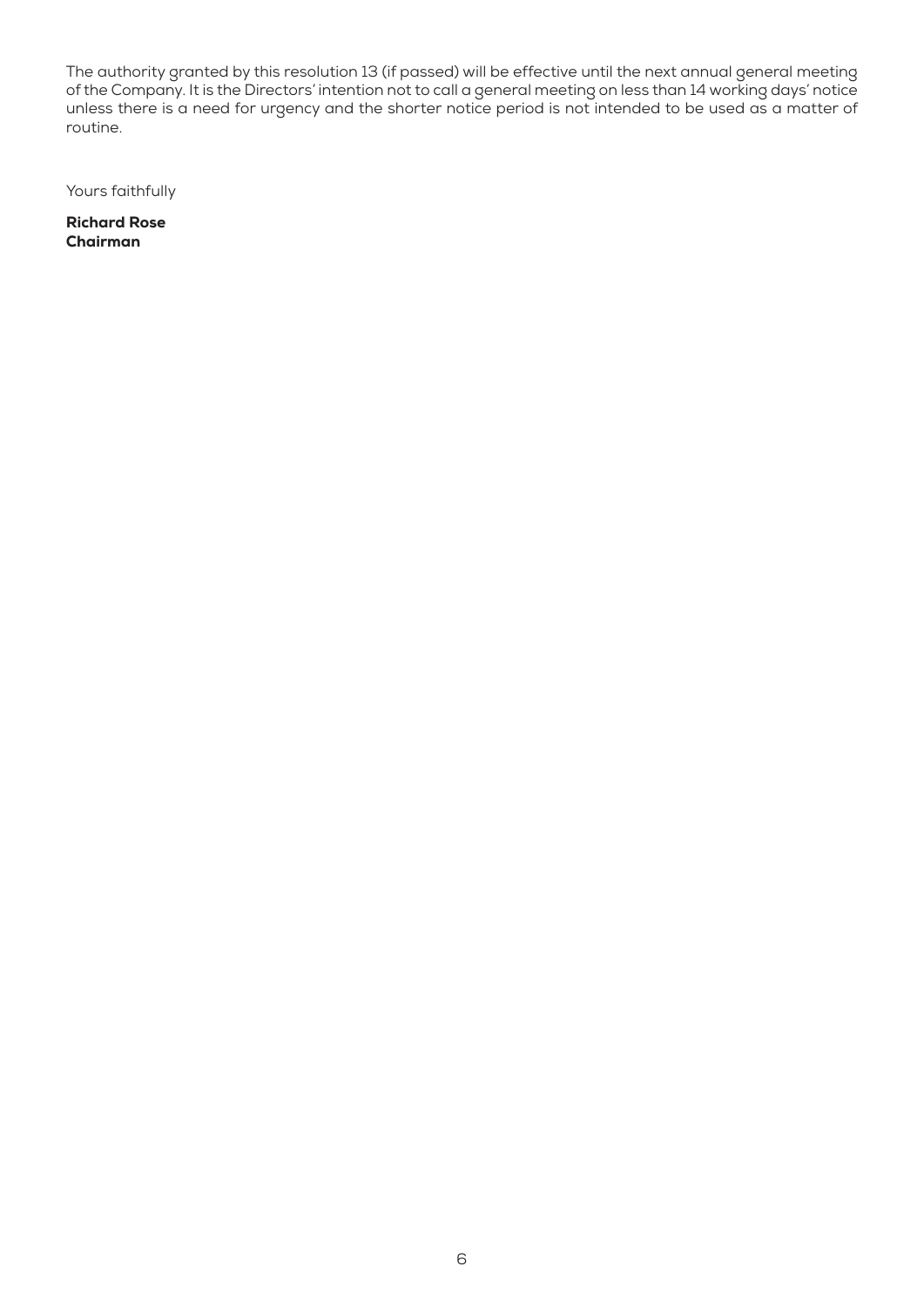## ESCAPE HUNT PLC

(Registered in England and Wales with number 10184316)

# ("Company")

## NOTICE OF ANNUAL GENERAL MEETING

NOTICE IS HEREBY GIVEN that the annual general meeting of the Company will be held at 9:30 a.m. on 24 September 2020 at Crown Court car park, The Burys, Godalming, Surrey GU7 1HR for the following purposes:

## Ordinary Business

- 1. To receive and adopt the accounts for the year ended 31 December 2019, together with the Reports of the Directors and of the Auditors thereon.
- 2. To appoint Crowe U.K. LLP as auditors to the Company, to hold office until the end of the next general meeting at which accounts are laid before the Company.
- 3. To authorise the Directors to determine the remuneration of the auditors of the Company.
- 4. To re-elect Karen Bach as a Director.
- 5. To re-elect Richard Harpham as a Director.
- 6. To re-elect Richard Rose as a Director.
- 7. To re-elect Graham Bird as a Director.

To transact any other ordinary business of the Company.

#### Special Business

As special business, to consider and if thought fit pass the following resolutions which will be proposed as to resolutions 8 and 12 as ordinary resolutions and as to resolutions 9, 10, 11 and 13 as special resolutions:

- 8. (i) THAT, subject to and in accordance with Article 7 of the Articles of Association of the Company, the board be and it is hereby generally and unconditionally authorised pursuant to section 551 of the Companies Act 2006 (in substitution for any existing authority to allot shares) to allot shares in the Company and to grant rights to subscribe for or to convert any security into shares in the Company up to an aggregate nominal amount of £334,871.01 provided that such authority shall expire at the end of the next annual general meeting of the Company after the passing of this resolution (or, if earlier, at the close of business on 24 December 2021), save that the Company may, before such expiry, make an offer or agreement which would or might require such shares to be allotted or rights to subscribe for or convert securities into shares to be granted after such expiry, and the board may allot shares and grant rights to subscribe or convert securities into shares in pursuance of such offer or agreement as if the authority conferred by this resolution had not expired, and further,
	- (ii) THAT, the board be and it is hereby generally and unconditionally authorised to exercise all powers of the Company to allot equity securities (within the meaning of section 560 of the said Act) in connection with a rights issue in favour of ordinary shareholders where the equity securities respectively attributable to the interests of all ordinary shareholders are proportionate (as nearly as may be) to the respective numbers of ordinary shares held by them up to an aggregate nominal amount of £334,871.01 provided that this authority shall expire at the end of the next annual general meeting of the Company after the passing of this resolution (or, if earlier at the close of business on 24 December 2021), save that the Company may, before such expiry, make an offer or agreement which would or might require equity securities to be allotted after such expiry and the board may allot equity securities in pursuance of such an offer or agreement as if the authority conferred hereby had not expired.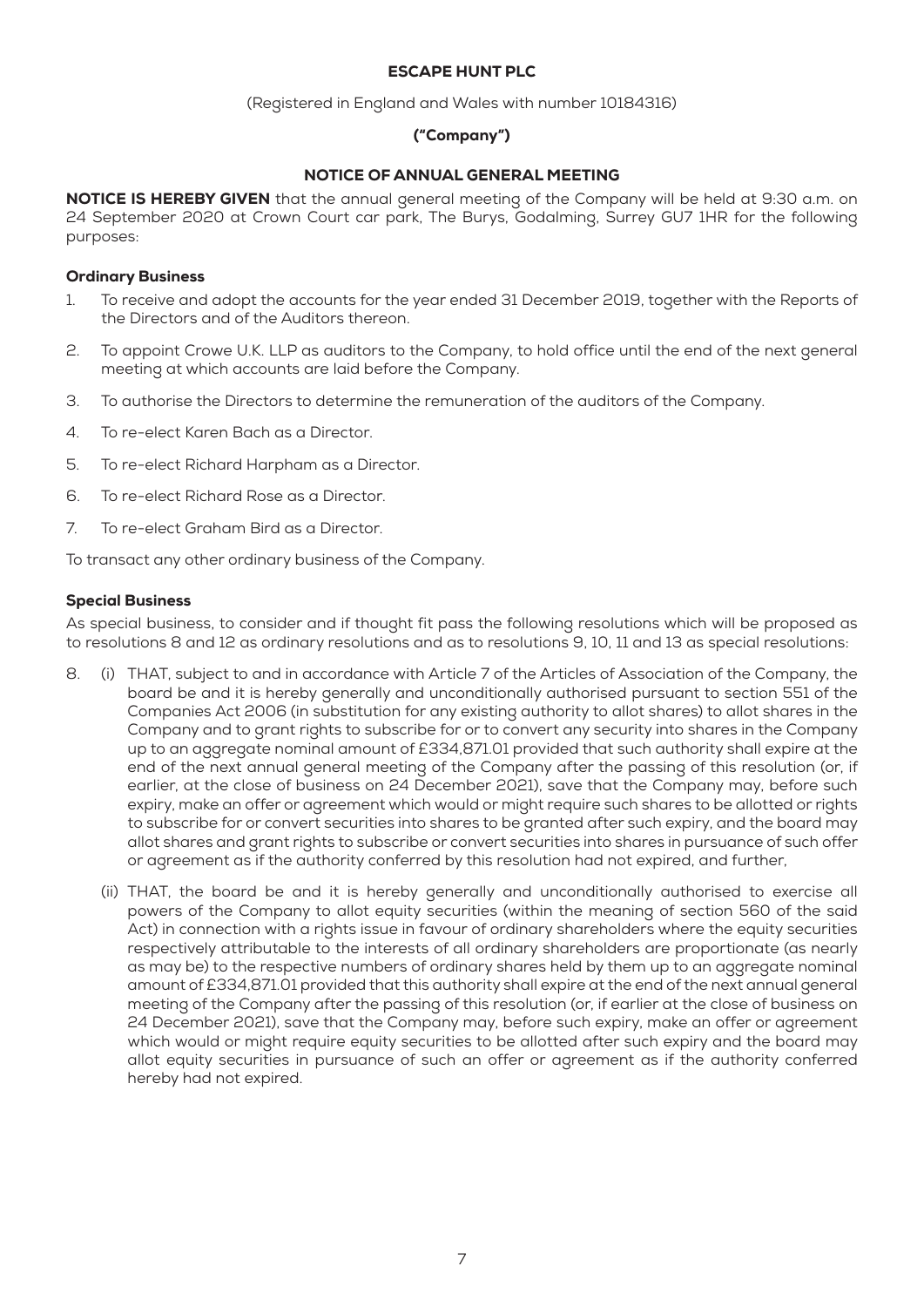- 9. THAT, if resolution 8 as set out in the notice of this meeting is passed and in accordance with Article 7 of the Articles of Association of the Company, the board be authorised pursuant to section 570 of the Companies Act 2006 to allot equity securities (as defined in section 560 of said Act) for cash under the authority given by that resolution and/or to sell ordinary shares held by the Company as treasury shares for cash as if section 561(1) of the said Act did not apply to any such allotment or sale, such authority to be:
	- (i) in connection with or pursuant to an offer by way of rights, open offer or other pre-emptive offer to the holders of shares in the Company and other persons entitled to participate therein in proportion (as nearly as practicable) to their respective holdings, subject to such exclusions or other arrangements as the Directors may consider necessary or expedient to deal with fractional entitlements or legal or practical problems under the laws of any territory or the regulations or requirements of any regulatory authority or any stock exchange in any territory; and
	- (ii) otherwise than under paragraph (i) above, up to a nominal amount of £50,230.65,

such authority to expire at the end of the next annual general meeting of the Company (or, if earlier, at the close of business on 24 December 2021) but in each case, prior to its expiry, the Company may make offers, and enter into agreements, which would, or might, require equity securities to be allotted (and treasury shares to be sold) under any such offer or agreement as if the authority had not expired.

- 10. THAT, if resolution 9 as set out in the notice of this meeting is passed and in accordance with Article 7 of the Articles of Association of the Company, the board be authorised pursuant to section 570 of the Companies Act 2006 in addition to any authority granted under resolution 9 as set out in the notice of this meeting to allot equity securities (as defined in section 560 of said Act) for cash under the authority given by that resolution and/or to sell ordinary shares held by the Company as treasury shares for cash as if section 561(1) of the said Act did not apply to any such allotment or sale, such authority to be:
	- (i) limited to the allotment of equity securities or sale of treasury shares up to a nominal amount of £50,230.65; and
	- (ii) used only for the purposes of financing (or refinancing, if the authority is to be used within six months after the original transaction) a transaction which the board of the Company determines to be an acquisition or another capital investment of a kind contemplated by the Statement of Principles on Disapplying Pre-Emption Rights most recently published by the Pre-Emption Group prior to the date of this notice,

such authority to expire at the end of the next annual general meeting of the Company (or, if earlier, at the close of business on 24 December 2021) but in each case, prior to its expiry, the Company may make offers, and enter into agreements, which would, or might, require equity securities to be allotted (and treasury shares to be sold) under any such offer or agreement as if the authority had not expired.

- 11. THAT the Company be generally and unconditionally authorised, pursuant to section 701 of the Companies Act 2006, to make market purchases (as defined in section 693(4) of the Companies Act 2006) of up to 8,036,904 Ordinary Shares of 1.25p each in the capital of the Company (being approximately 10 per cent of the current issued ordinary share capital of the Company) on such terms and in such manner as the Directors of the Company may from time to time determine, provided that:
	- (i) the amount paid for each share (exclusive of expenses) shall not be more than the higher of (1) five per cent above the average of the middle market quotation for the five business days before the date on which the contract for the purchase is made, and (2) an amount equal to the higher of the price of the last independent trade and highest current independent bid as derived from the trading venue where the purchase was carried out or less than 1.25p per share; and
	- (ii) the authority herein contained shall expire at the end of the annual general meeting of the Company to be held in 2021 or on 24 December 2021, whichever is earlier, provided that the Company may, before such expiry, make a contract to purchase its own shares which would or might be executed wholly or partly after such expiry, and the Company may make a purchase of its own shares in pursuance of such contract as if the authority hereby conferred had not expired.
- 12. THAT the Company be authorised to make donations to political parties, to independent election candidates and to political organisations and to incur political expenditure (in each case as defined in Part 14 of the Companies Act 2006) not exceeding £20,000 in total during the period of one year beginning with the date of the 2020 annual general meeting.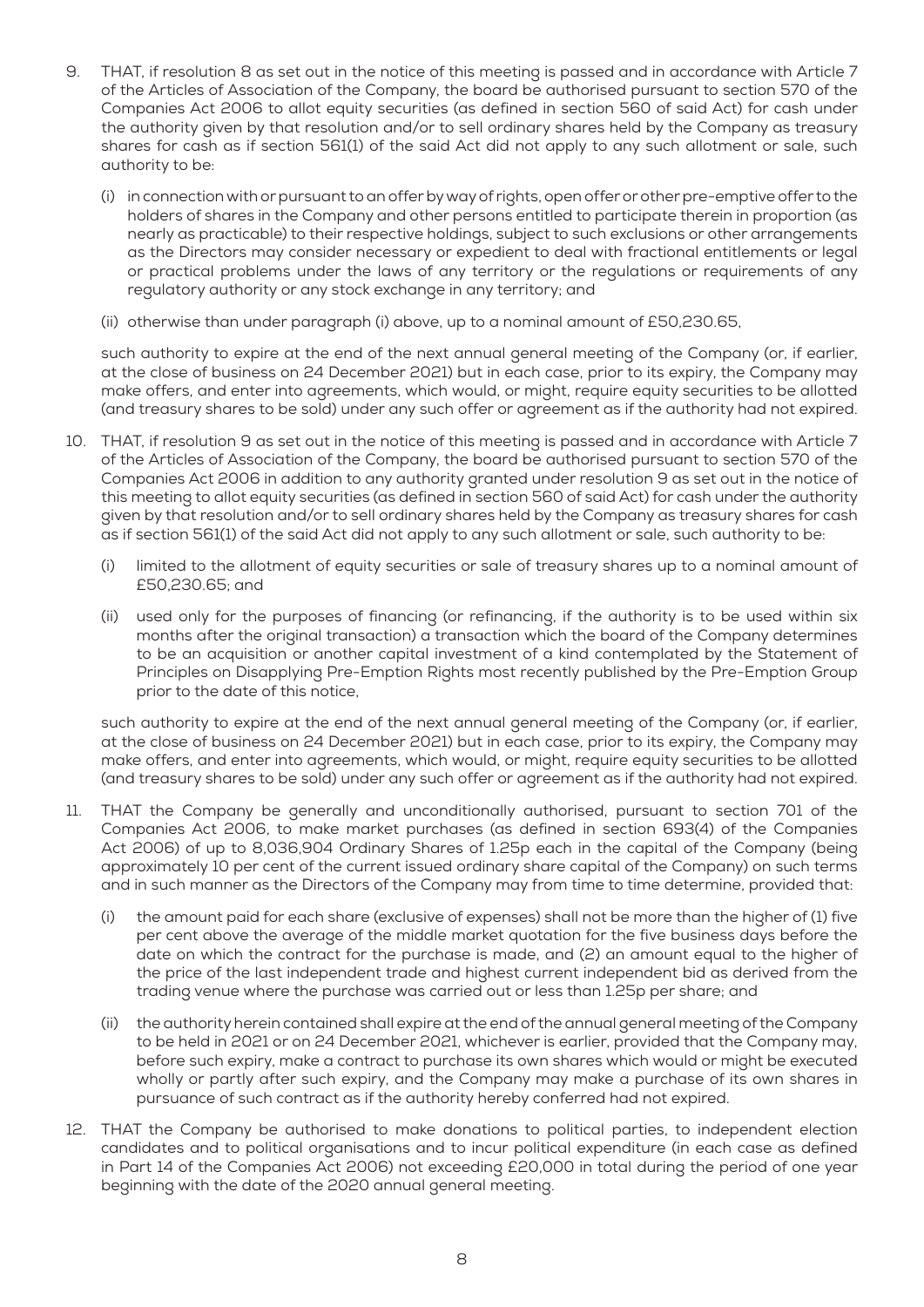13. THAT a general meeting of the Company, other than an annual general meeting, may be called on not less than 14 clear days' notice.

Dated: 24 August 2020 Registered Office: 3 Pear Place, London SE1 8BT By Order of the Board Graham Bird Company Secretary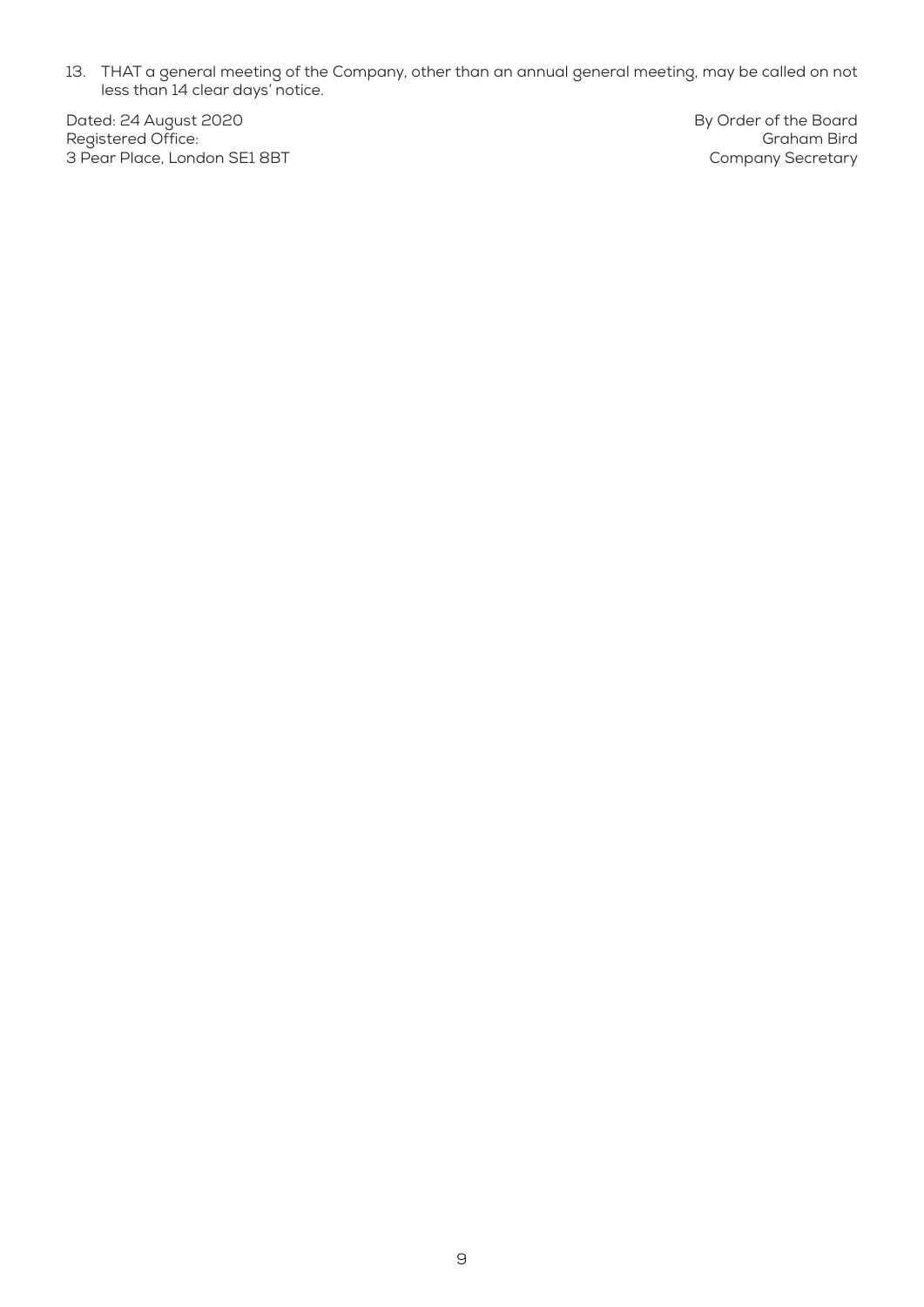## Notes:

- 1. In view of the ongoing COVID-19 pandemic, the Company and the Board remind all Shareholders of the UK Government's rules, including the restriction on large gatherings (the "COVID-19 Measures"). Having regard to their own safety and that of others, the Board respectfully requests that Shareholders comply with the COVID-19 Measures and do not make plans to attend the Annual General Meeting. To ensure that shareholders' votes are counted, the Board strongly encourages all shareholders to exercise their right to vote by appointing the Chairman of the General Meeting as their proxy to vote at the Annual General Meeting on their behalf, in accordance with their instructions. Shareholders should not appoint any person other than the Chairman of the Annual General Meeting to act as their proxy, as that person will not be granted access to the Annual General Meeting on the day and their appointing shareholder's votes will not be able to be counted.
- 2. It is currently intended that the Annual General Meeting will be held with only the minimum number of shareholders present as required to form a quorum under the Company's articles of association, and who are essential for the business of the Annual General Meeting to be conducted. These attendees will be officers or employees of the Company. The results of the votes on the proposed resolutions will be announced in the normal way as soon as practicable after the conclusion of the Annual General Meeting.
- 3. To ensure the safety of the limited number of people whose attendance at the Annual General Meeting is essential, we will not be able to allow any other Shareholders to gain access to the Annual General Meeting on the day. The Company is taking these precautionary measures to comply with the COVID-19 Measures, to safeguard its shareholders' and employees' health and to make the Annual General Meeting as safe as possible. The Company is actively following developments and will issue further information through an RIS and/or on its website at https://escapehunt.com/investors/ if it becomes necessary or appropriate to make any alternative arrangements for the Annual General Meeting.
- 4. The return of a form of proxy will not prevent a Shareholder from attending in person and voting at the meeting if there are changes to the UK Government's rules referenced above. However, given the format of the meeting, we strongly recommend that Shareholders appoint the Chairman of the meeting to act as their proxy to ensure that their vote is counted.
- 5. Any member entitled to attend and vote at the annual general meeting is entitled to appoint one or more proxies (who need not be a member of the Company) to vote instead of the member.
- 6. In order to be valid, any form of proxy and power of attorney or other authority under which it is signed, or a notarially certified or office copy of such power or authority, must reach the Company's Registrars, Equiniti Limited, Aspect House, Spencer Road, Lancing, West Sussex BN99 6DA, not less than 48 hours (excluding any part of a day which is a nonworking day) before the time of the meeting or of any adjournment of the meeting.
- 7. The right of members to vote at the annual general meeting is determined by reference to the register of members. As permitted by Regulation 41 of the Uncertificated Securities Regulations 2001, shareholders (including those who hold shares in uncertificated form) must be entered on the Company's share register at 6:30 p.m. on 22 September 2020 in order to be entitled to attend and vote at the annual general meeting. Such shareholders may only cast votes in respect of shares held at such time. Changes to entries on the relevant register after that time shall be disregarded in determining the rights of any person to attend or vote at the meeting.
- 8. Copies of the service contracts and letters of appointment of each of the Directors will be available for inspection by members on request. Requests should be sent by email to graham.bird@escapehunt.com.
- 9. Biographical details of each Director who is being proposed for reappointment or re-election by shareholders, including their membership of Board committees, are set out in the accounts for the year ended 31 December 2019, on page 23.
- 10. Pursuant to regulation 41 of the Uncertificated Securities Regulations 2001, the Company specifies that in order to have the right to attend and vote at the meeting (and also for the purpose of calculating how many votes a person entitled to attend and vote may cast), a person must be entered on the register of members of the Company by no later than the close of business two days before the date of the meeting. Changes to entries on the register of members after this time shall be disregarded in determining the rights of any person to attend or vote at the meeting.

CREST members who wish to appoint a proxy or proxies through the CREST electronic proxy appointment service may do so by using the procedures described in the CREST Manual (available via www.euroclear. com). CREST Personal Members or other CREST sponsored members, and those CREST members who have appointed a service provider(s), should refer to their CREST sponsor or voting service provider(s), who will be able to take the appropriate action on their behalf.